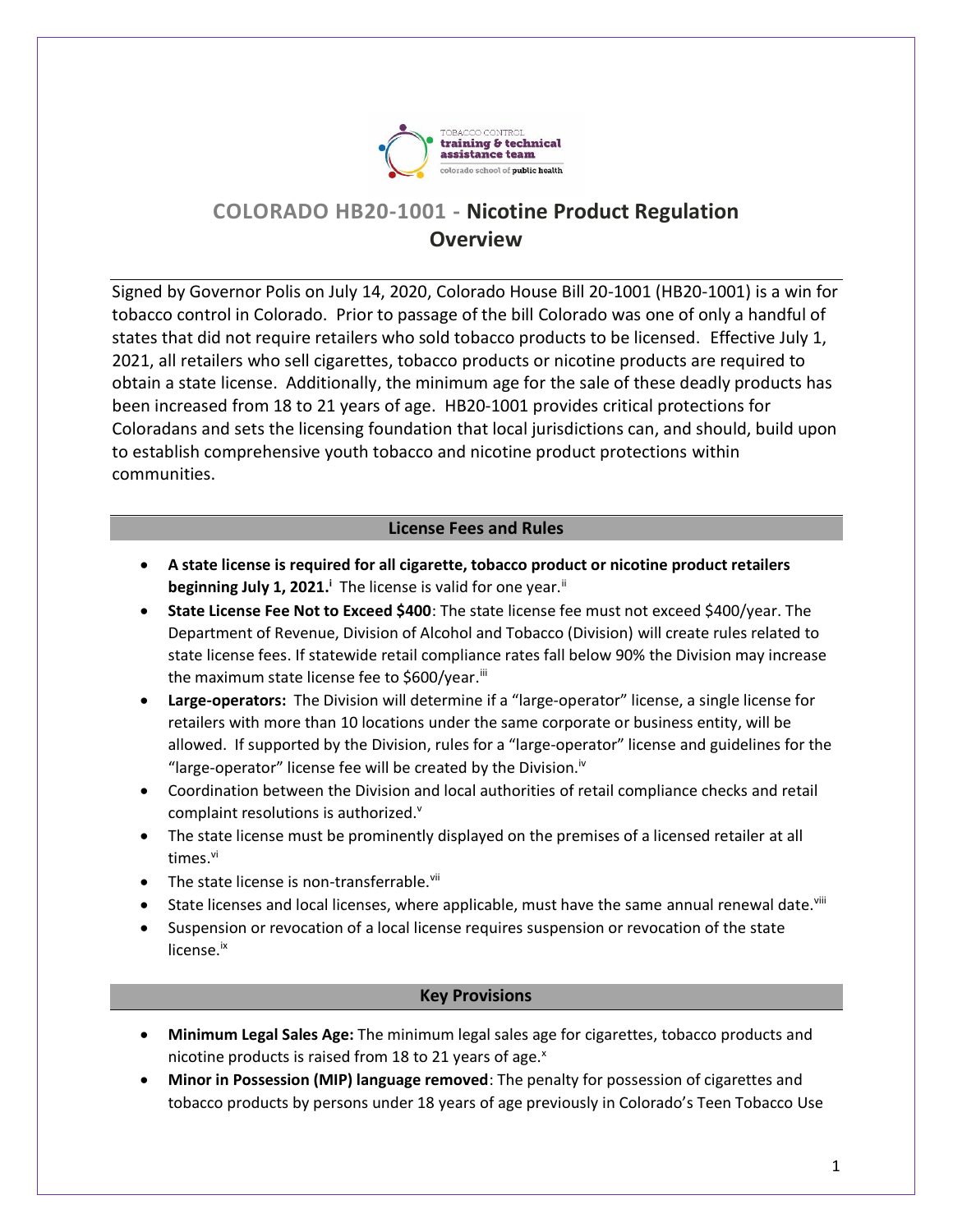Prevention Act (TTUPA)<sup>xi</sup> has been removed and amended with language that prohibits the sale of cigarettes and tobacco products to persons under 21 years of age.<sup>xii</sup> This important change in state law shifts the focus away from punishing young people addicted to nicotine towards a focus on responsible retail practices. (Note that possession language still remains in state law under C.R.S. § 30-15-401-County Powers).

- **Retail tobacco businesses, including vape shops, and cigar-tobacco bars** are required to prohibit persons under 21 years of age from entering these businesses.<sup>xiii</sup> Signage is required at these locations indicating that entry is restricted to persons who are at least 21 years of age.<sup>xiv</sup>
- **Identification:** Retailers must request and examine a valid government-issued photo identification of the purchaser of cigarettes, tobacco or nicotine products who appears to be under 50 years of age.xv
- **Vending**: Cigarettes, tobacco products or nicotine products cannot be sold in vending machines<sup>xvi</sup> except in age-restricted areas of licensed gaming establishments.<sup>xvii</sup> Signage is required on all vending machines in gaming establishments indicating that purchasers of the products must be at least 21 years of age.<sup>xviii</sup>
- **Clerk Age Restrictions:**
	- $\circ$  Retailers cannot allow employees under 18 years of age to sell or participate in the sale of cigarettes, tobacco products or nicotine products. xix
	- $\circ$  Employees 18 years of age and older may handle or otherwise have contact with cigarettes, tobacco products or nicotine products at work. $x$
- **Retailer Distance from Schools:**
	- $\circ$  Unless a local jurisdiction approves, a state license will not be approved for any cigarette, tobacco product or nicotine product retailer located within 500' of a school. $^{xxi}$ This distance requirement does not apply to:
		- businesses that sold cigarettes, tobacco products or nicotine products prior to July 1, 2021; xxii or
		- businesses that sold cigarettes, tobacco products or nicotine products prior to July 1, 2021 that are sold to a new owner on or before July 1, 2021.
	- $\circ$  Local jurisdictions can enact ordinances or resolutions that exempt certain types of schools from the 500' distance requirement or allow distances less than 500' between schools and cigarette, tobacco product or nicotine product retailers.<sup>xxiii</sup>
- **Advertising:** Retailers who sell electronic smoking devices (ESD) cannot advertise or promote ESDs in a manner such that promotion of these products is visible from outside of the store.<sup>xxiv</sup>
- **Shipment and Delivery of Cigarettes, Tobacco Products or Nicotine Products:**
	- $\circ$  Direct shipment of cigarettes, tobacco products or nicotine products is not allowed in Colorado<sup>xxv</sup> except direct shipment of cigars and pipe tobacco to persons over 21 years of age is permitted.<sup>xxvi</sup>
	- $\circ$  Direct delivery of cigarettes, tobacco products or nicotine products to consumers is allowed only by state licensed retailers or employee(s) of state licensed retailers who are at least 21 years of age $x$ <sup>xxvii</sup> if:
		- the delivery is not to another licensed retailer;<sup>xxviii</sup> and
		- the age of the recipient at delivery is verified by the licensee or licensee's employee by examination of the recipient's valid, government-issued photographic identification verifying that the recipient is at least 21 years of age.<sup>xxix</sup>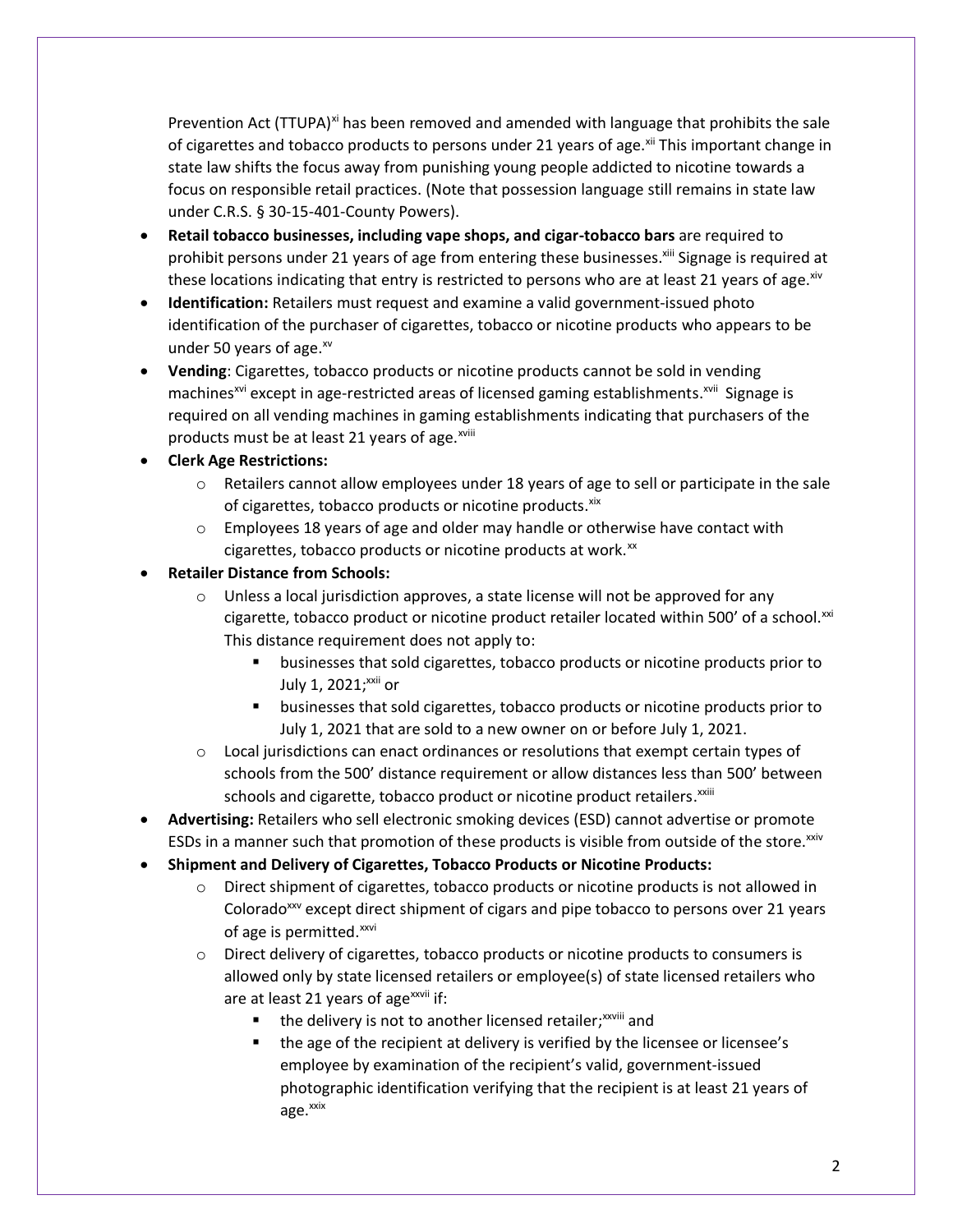- $\circ$  The Division will create rules that further define product delivery requirements and product delivery permits.<sup>xxx</sup>
- **County Powers:** Boards of County Commissioners are authorized to license or otherwise regulate the sale of cigarettes, tobacco products or nicotine products to persons under 21 years of age.<sup>xxxi</sup> A county cannot enact a local license that permits a minimum legal sales age of cigarettes, tobacco products or nicotine products to persons younger than 21 years of age.

#### **Enforcement Authority of the Department of Revenue, Division of Alcohol and Tobacco**

- **Annual Retail Compliance Checks**: Contingent upon fees collected by the state, two compliance checks will be conducted annually at each licensed retail location where cigarettes, tobacco products, or nicotine products are sold. If adequate fees are not collected the number of annual compliance checks will be determined by federal law.<sup>xxxii</sup>
- **Re-check for Violations**: Compliance check violations require a re-check of the retailer for compliance within three to six months.<sup>xxxiii</sup>
- **Publish List of Retailers**: The Division will maintain and publish on the Department of Revenue's website the business names and addresses of state licensed retailers. Retailer information may be shared with state or local agencies responsible for the enforcement of cigarette, tobacco product, or nicotine product laws. xxxiv

| Sale of cigarettes, tobacco products or<br>nicotine products to persons under 21               | C.R.S.§ 44-7-103(1)         | Violation(s) w/in 24 months:<br>1st \$250-\$500<br>2 <sup>nd</sup> \$500-750 7 day no sales<br>3rd \$750-\$1000 30 days no sales<br>4 <sup>th</sup> \$1000-\$15k up to 3 yrs. no sales |
|------------------------------------------------------------------------------------------------|-----------------------------|----------------------------------------------------------------------------------------------------------------------------------------------------------------------------------------|
| Sale of cigarettes in less than 20 packages,<br><b>RYO Cigarettes</b>                          | C.R.S.§ 44-7-103(4)         | 1st Written warning<br>2 <sup>nd</sup> \$250<br>3rd \$500<br>4 <sup>th</sup> \$1000<br>5th \$1000-\$15k                                                                                |
| Sale of cigarettes, tobacco products or<br>nicotine products without a license                 | $C.R.S.S.44-7-106(1)(c)(l)$ | 1st \$1000<br>2 <sup>nd</sup> \$2000<br>3rd \$3000<br>3rd stop order-no sales 3yr<br>Each sale is separate and distinct.                                                               |
| Electronic smoking device advertisements<br>visible outside of retail location                 | $C.R.S.$ § 44-7-104.7(2)    | 1st \$1000<br>2 <sup>nd</sup> \$2000<br>3rd \$3000                                                                                                                                     |
| Delivery of cigarettes, tobacco products or<br>nicotine products                               | C.R.S.§ 44-7-104.7(3)       | 1st \$1000<br>2 <sup>nd</sup> \$2000<br>3rd \$3000                                                                                                                                     |
| Prohibited sale of cigarettes, tobacco<br>products or nicotine products in vending<br>machines | 44-7-103(2)                 | 1st \$25.00<br>2 <sup>nd</sup> \$50.00<br>3rd \$ 100<br>4 <sup>th</sup> \$ 250<br>5th \$250-1000                                                                                       |
| Clerk under the age of 18                                                                      | 44-7-103(4.5)               | 1st \$25.00<br>2 <sup>nd</sup> \$50.00<br>3rd \$ 100<br>4 <sup>th</sup> \$ 250                                                                                                         |

### **Retailer Penalties for Violations**